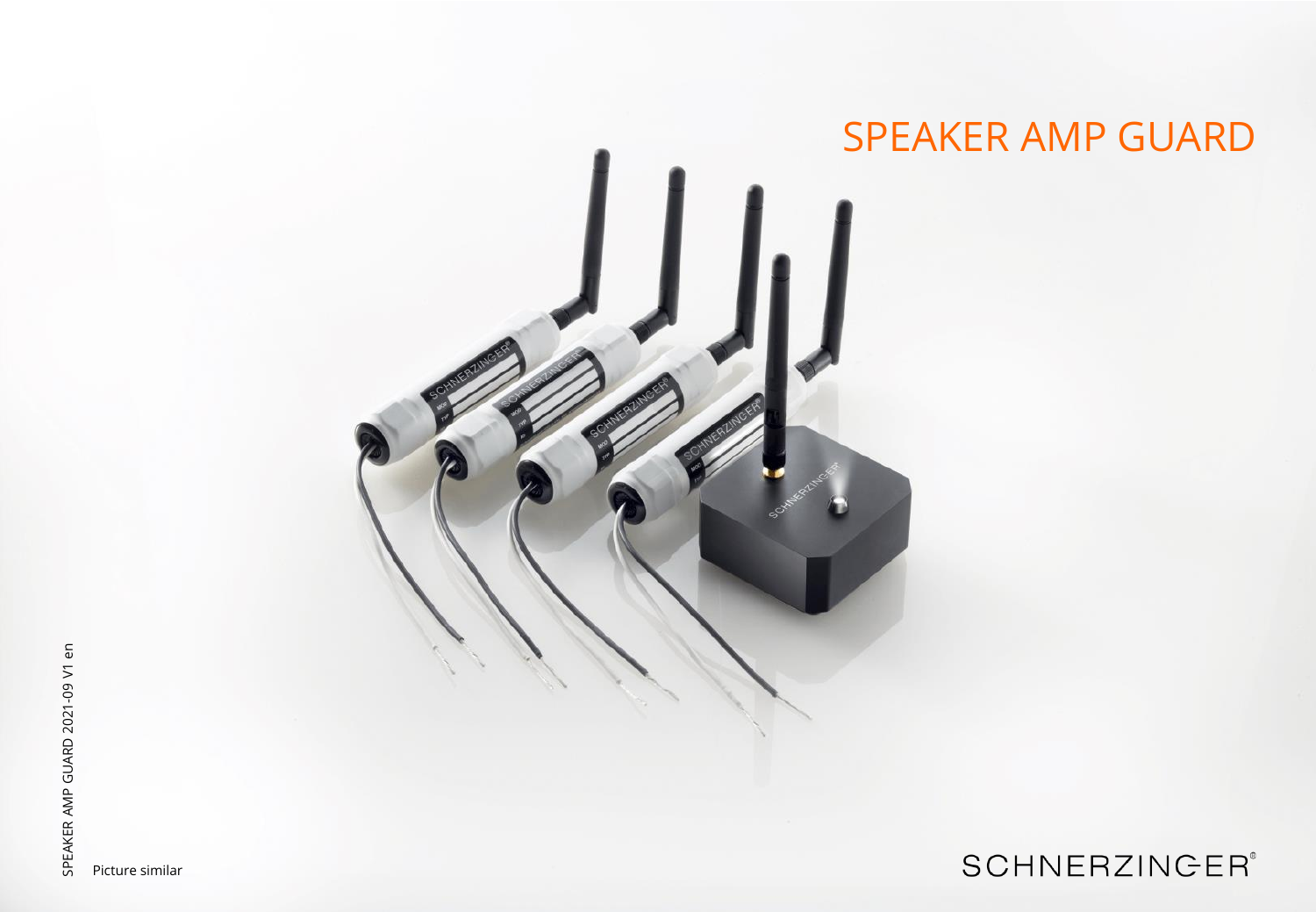Dear customer,

Thank you for your purchase of a SCHNERZINGER product.

Please take the time to precisely read the information in this guide. You will find important instructions to use your product and hints for the optimal integration into your HiFi system.

This guide facilitates your use of the product, promotes understanding its functional characteristics and helps you to obtain the full efficiency of the product.

We hope you enjoy your new SCHNERZINGER product.

### **Package Contents**

### **SPEAKER AMP GUARD MASTER**

12V Power Supply, cable length 1,5m 3,5mm jack extension cable 5m

Antenna

1 resp. 2 **SPEAKER AMP GUARD** sets of 2 units each (incl. antennas)

**Dimensions and weight** (I x w x h in cm, weight in kg) SPEAKER AMP GUARD MASTER7 x 7 x 3.5 (without antenna), 0.3 The antennas are 11 cm long.

Please clean the product with a non-scratching dry duster only. Avoid using cleaning agents.

A potting compound in the devices protects the innovative GIGA CANCELING technology with its particular electrical components specially manufactured for SCHNERZINGER against direct access and screening via X-ray or magnetic field applications. A slight rustling caused by this potting compound is normal and does not result in any functional impairment. There are no informed crystals in the devices.

In case of malfunctions contact your SCHNERZINGER dealer. Please do not attempt to service the device yourself or to open it, in that case you will lose your entitlement for our manufacturer warranty.

In the case of damages at the power plug or power cable please initiate an exchange at SCHNERZINGER via your dealer.

### **Contents**

PROTECTOR SYSTEM

SPEAKER AMP GUARD

Connecting the SPEAKER AMP GUARD to amplifier resp. speaker

Setting up the SPEAKER AMP GUARD

Lasting effect of the SPEAKER AMP GUARD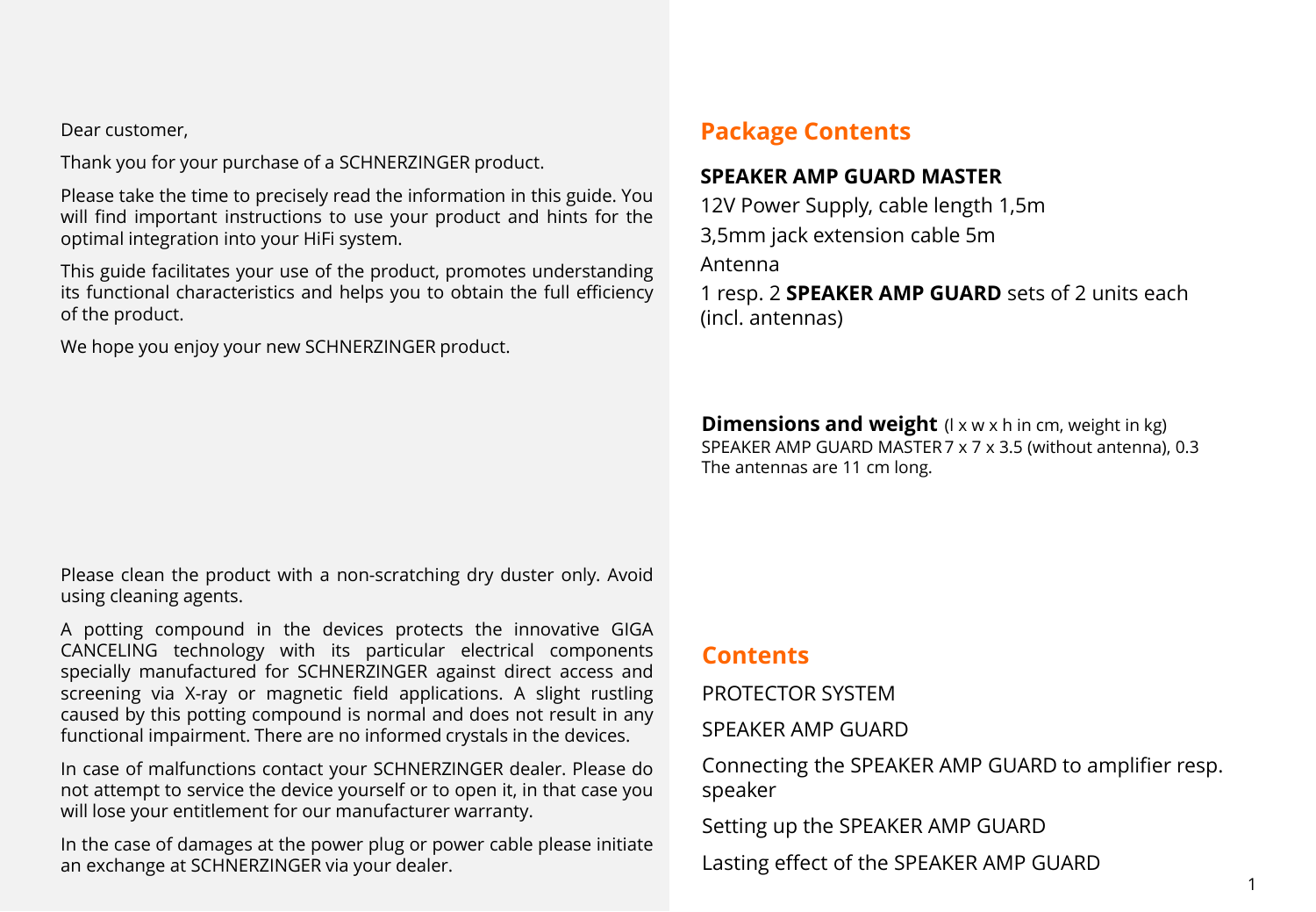### **PROTECTOR SYSTEM**

The music reproduction quality of an audio system is highly affected by low and high frequency electrical interfering fields, caused by Wi-Fi, cellular radio, power lines etc. With the **PROTECTORS** and their integrated trendsetting **GIGA CANCELING** technology, SCHNERZINGER has developed a product category that actively eliminates the sonic effects of low and high frequency interfering fields.

The PROTECTORS significantly enhance the transmission quality of audio systems. The sonic effects include an astonishingly higher spatial depth and resolution as well as increased broad and fine dynamics in music reproduction.

Utilizing the operating principle and efficiency of the GIGA CANCELING technology, the SCHNERZINGER PROTECTORS represent a unique solution in the market.

An important health aspect: protector technology does not increase radiation exposure within the room.

### **SPEAKER AMP GUARD**

#### **Protection of the system power amp / speaker via direct plug-in**

Wireless controlled SPEAKER AMP GUARDs use GIGA CANCELING technology to clear up internal interfering fields, originating in the system power amp / speaker. From the master unit they receive a dejamming signal, actively penetrating the entire system.

In order to protect the sensitive signal inside the devices against impairment, developers of high grade devices try hard to keep interfering fields low inside of the devices by use of very low stray field components or by shielding enclosures. Problematic power filter or conditioner may help keep external field loads away from the device, but the inner interfering fields, caused by the equipment itself and close to the audio signal, cannot be cleared up this way.

In contrast the SPEAKER AMP GUARD actively operates right in the equipment, in the immediate vicinity of the signal-transmitting components. With its GIGA CANCELING technology, it protects the sensitive components of the speaker crossover, the power amplifier and the speaker cable from sound damaging electrical interfering fields. This makes it an unrivaled solution on the market.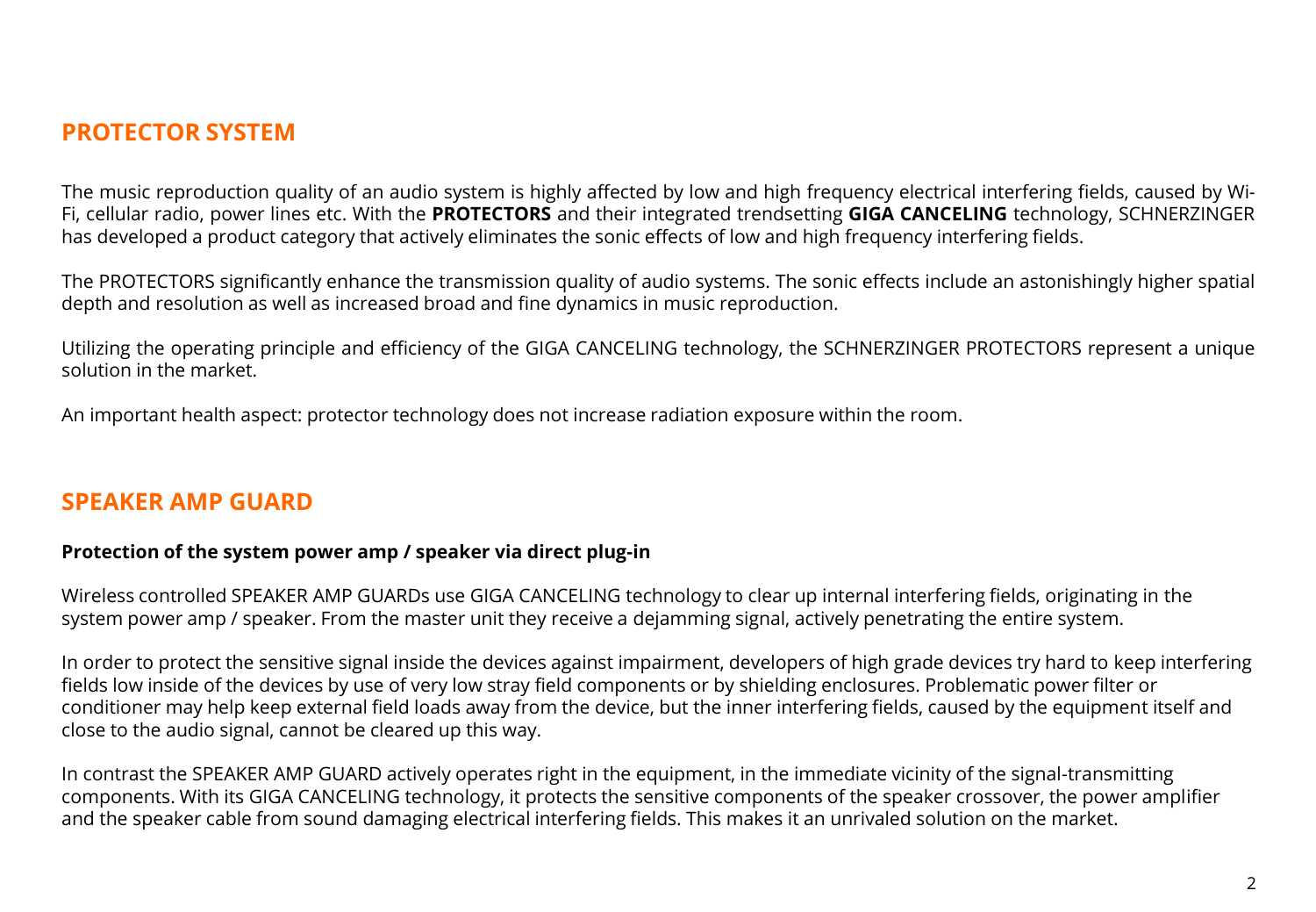## **Connecting the SPEAKER AMP PROTECTOR to amplifier resp. speaker**

The **SPEAKER AMP GUARD MASTER** may control one or more SPEAKER AMP GUARD sets of two units each, which are connected to the terminal at the speaker or to the speaker terminal at the amplifier. Using two sets can achieve an increase in effectiveness. In the case of special configurations (bi- or multiamping, bi- or multi-wiring), additional SPEAKER AMP GUARD sets of two units each can be used.

The outputs of the amplifier or the inputs of the speakers are available for the connection to the SPEAKER AMP GUARD units – please test the optimal connection. The white cable is connected to the positive pole and the black cable to the negative pole. To avoid the risk of damage, the amplifier should be switched off during installation.

Screw in the antenna for each individual unit; by turning and bending at the hinge it should be brought into an approximately vertical position for best possible operation. For this purpose, the unit can simply hang down on the speaker, it can also be attached directly to the speaker with small adhesive strips (see picture).



#### **Two recommended connection variants for one SPEAKER AMP GUARD set:**

- 1. Connecting to the amplifier
	- One unit of the SPEAKER AMP GUARD set is connected to the right speaker output, the other to the left speaker output at the amplifier.
- 2. Connecting to the speakers
	- One unit of the SPEAKER AMP GUARD set is connected to the right speaker, the second unit to the left speaker.

#### **Connection with two SPEAKER AMP GUARD sets:**

Connecting one SPEAKER AMP GUARD set to the amplifier and the other to the speakers.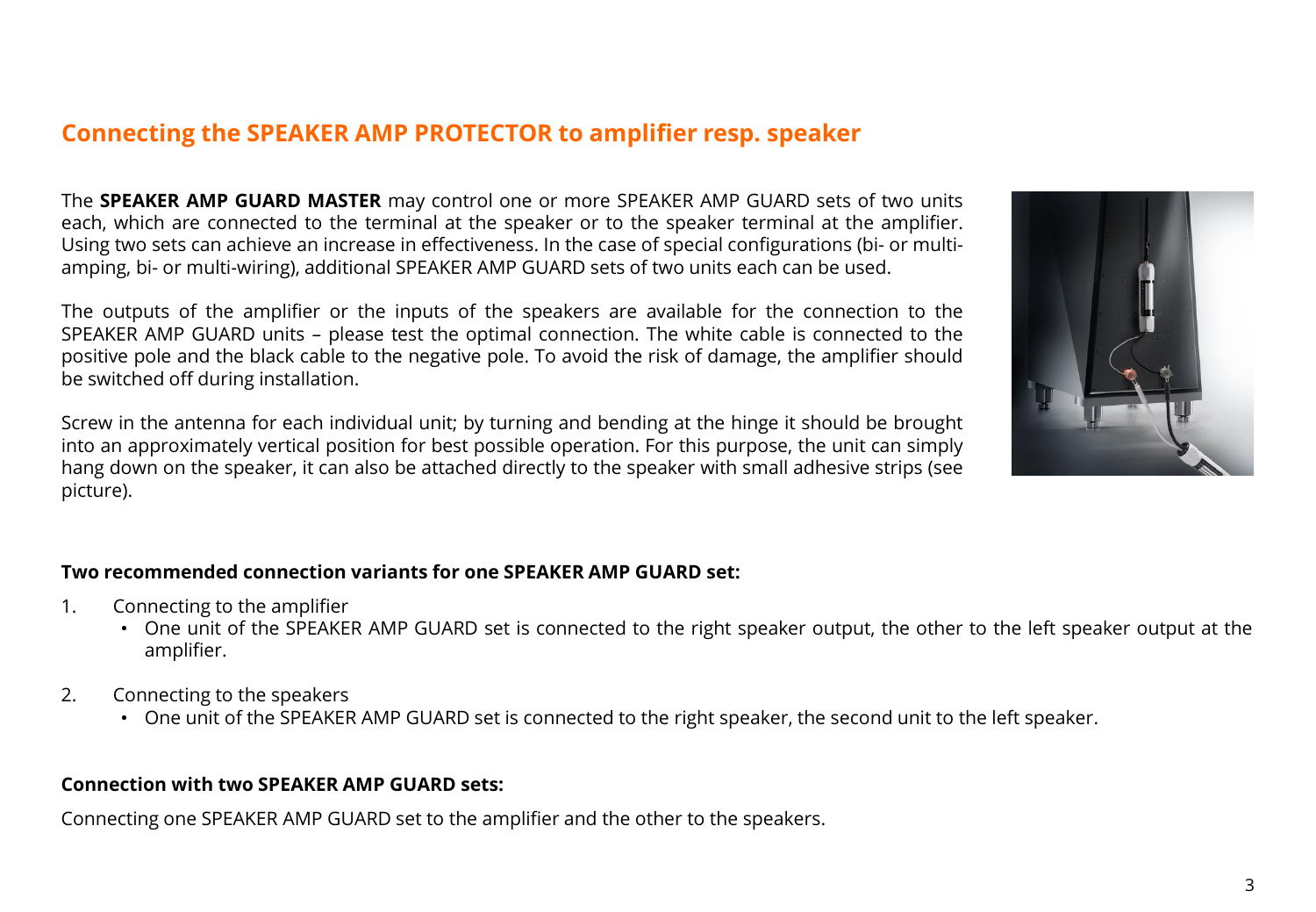## **Setting up the SPEAKER AMP GUARD**

The SPEAKER AMP MASTER has three power levels to simply adjust GIGA CANCELING technology via a toggle switch. This makes it possible to adapt to any interference field spectrum.

Changes need some time to take effect mostly. Therefore at each of the following steps you should wait for app. two minutes before judging. Do not change the results as determined from the previous steps when you do the subsequent steps.

#### **1. Step: Base setting master**

The SPEAKER AMP GUARD MASTER should be placed close to the amplifier or between the speakers.

Usually (power level 1), the master will be operated without the 12V power supply. To maintain its performance, it should be connected to the grid with the 12V power supply once a year for 15 minutes.

**Connect antenna** (upright position) to the master, without 12V power supply.

Set the switch of the master to base setting 0.



### **2. Step: Connecting to amplifier or speakers**

See separate page 3.

#### **3. Step: Switch in front – adjustment of the power level:**

If power level 1 is not sufficient for the present interference field spectrum, 2 additional power levels can be activated. This requires the permanent connection of the 12V power supply\* to the grid. The 12 Volt power supply should be connected to a power circuit separate from the HiFi system – ideally even to a different power phase.

- 0 = Power Level 1 **without 12V power supply**
- 1 = Power Level 2 **with 12V power supply**, LEDs on
- 2 = Power Level 3 **with 12V power supply**, LEDs high